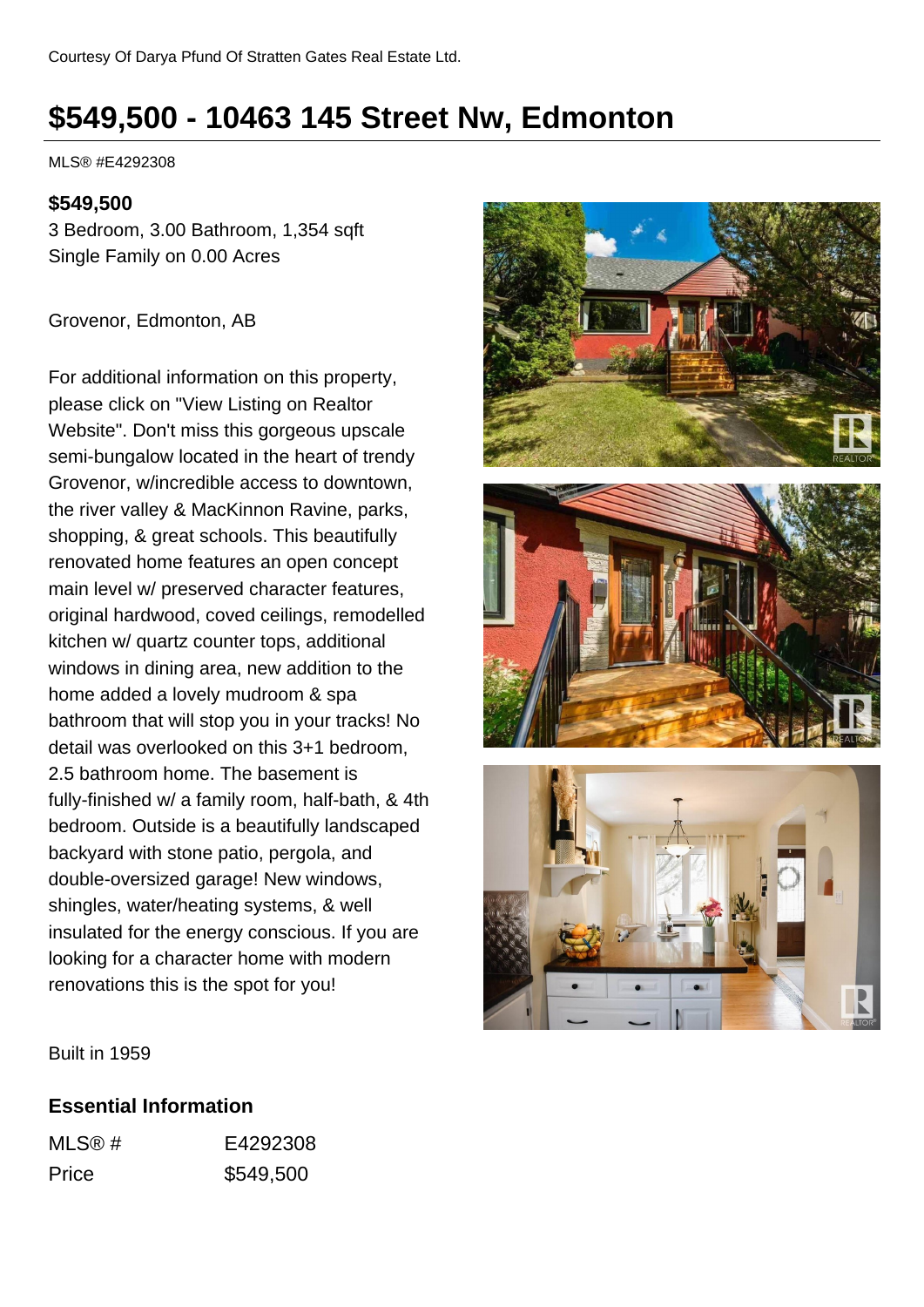| <b>Bedrooms</b>   | 3                                         |
|-------------------|-------------------------------------------|
| <b>Bathrooms</b>  | 3.00                                      |
| <b>Full Baths</b> | 2                                         |
| <b>Half Baths</b> | 1                                         |
| Square Footage    | 1,354                                     |
| Acres             | 0.00                                      |
| <b>Year Built</b> | 1959                                      |
| <b>Type</b>       | Single Family                             |
| Sub-Type          | <b>Residential Detached Single Family</b> |
| <b>Style</b>      | 1 and Half Storey                         |

# **Community Information**

| Address            | 10463 145 Street Nw |
|--------------------|---------------------|
| Area               | Edmonton            |
| Subdivision        | Grovenor            |
| City               | Edmonton            |
| County             | <b>ALBERTA</b>      |
| Province           | AB                  |
| <b>Postal Code</b> | <b>T5N 2X9</b>      |

## **Amenities**

| <b>Features</b>          | Carbon Monoxide Detectors, Detectors Smoke, Hot Water Natural Gas,<br>Insulation-Upgraded, Low Flow/Dual Flush Toilets, No Smoking Home,<br>Patio, Programmable Thermostat, Secured Parking, Vinyl Windows,<br>Barbecue-Built-In |
|--------------------------|----------------------------------------------------------------------------------------------------------------------------------------------------------------------------------------------------------------------------------|
| <b>Parking Spaces</b>    | 4                                                                                                                                                                                                                                |
| Parking                  | Double Garage Detached, Parking Pad Cement or Paved, Rear Drive<br>Access                                                                                                                                                        |
| # of Garages             | 2                                                                                                                                                                                                                                |
| <b>Interior</b>          |                                                                                                                                                                                                                                  |
| Interior                 | Hardwood, Laminate Flooring, Non-Ceramic Tile                                                                                                                                                                                    |
| <b>Interior Features</b> | Dishwasher-Built-In, Dryer, Fan-Ceiling, Garage Control,<br>Garage<br>Opener, Oven-Microwave, Refrigerator, Stove-Gas, Washer, Window<br>Coverings                                                                               |
| Heating                  | Forced Air-1                                                                                                                                                                                                                     |
| Fireplace                | Yes                                                                                                                                                                                                                              |
| <b>Fireplaces</b>        | Electric, Insert                                                                                                                                                                                                                 |
| # of Stories             | 3                                                                                                                                                                                                                                |